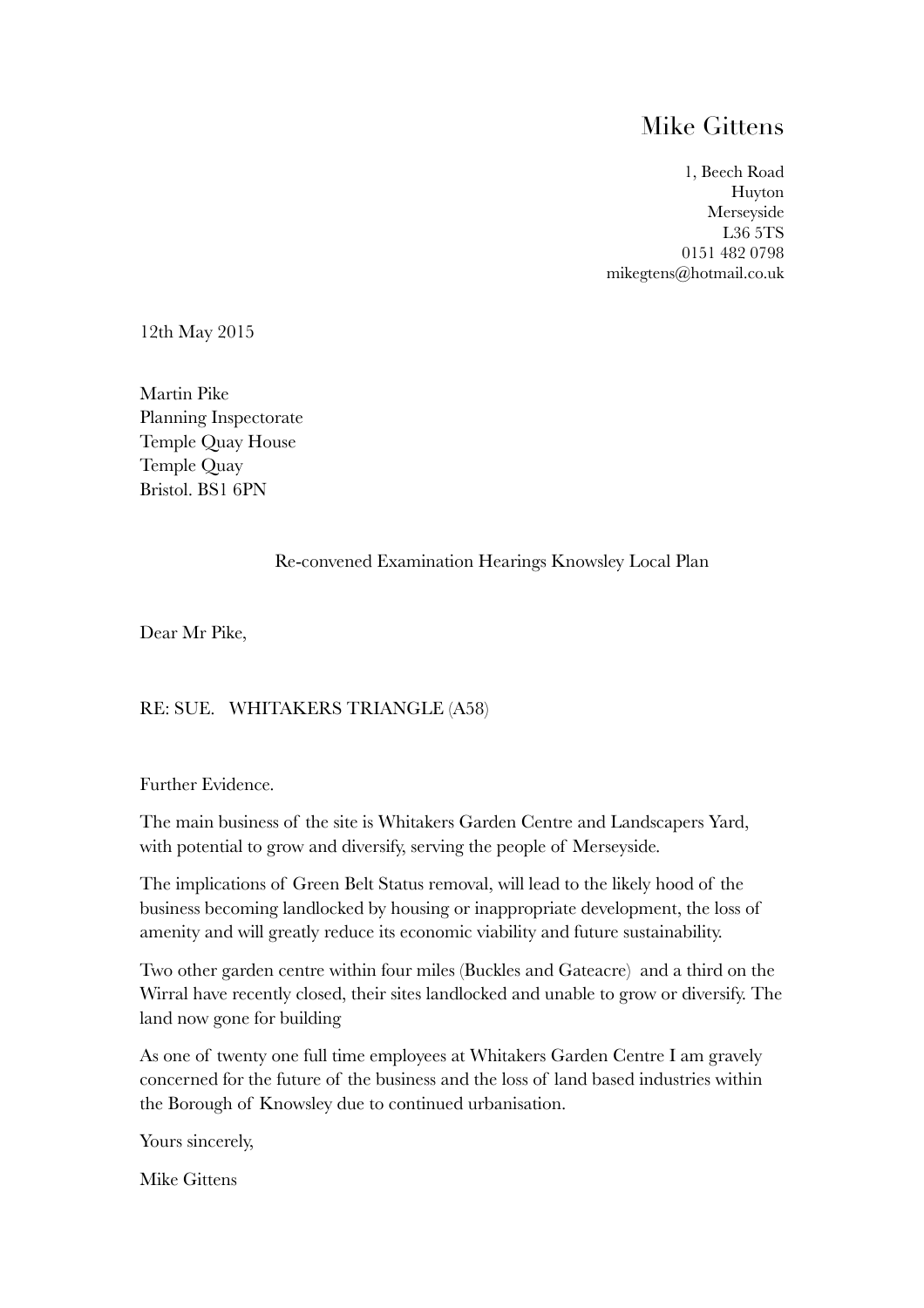# Mike Gittens

1, Beech Road Huyton Merseyside L36 5TS 0151 482 0798 mikegtens@hotmail.co.uk

12th May 2015

Martin Pike Planning Inspectorate Temple Quay House Temple Quay Bristol. BS1 6PN

### Re-convened Examination Hearings Knowsley Local Plan

Dear Mr Pike,

I attache a letter sent to Knowsley Councils Scrutiny Committee. Please read.

I have had no reply as of yet.

I do not believe the councils intentions regards community involvement, and follow their own agenda's. Doing the minimum to engage and notify the people who they are supposed to serve.

Yours Sincerely

Mike Gittens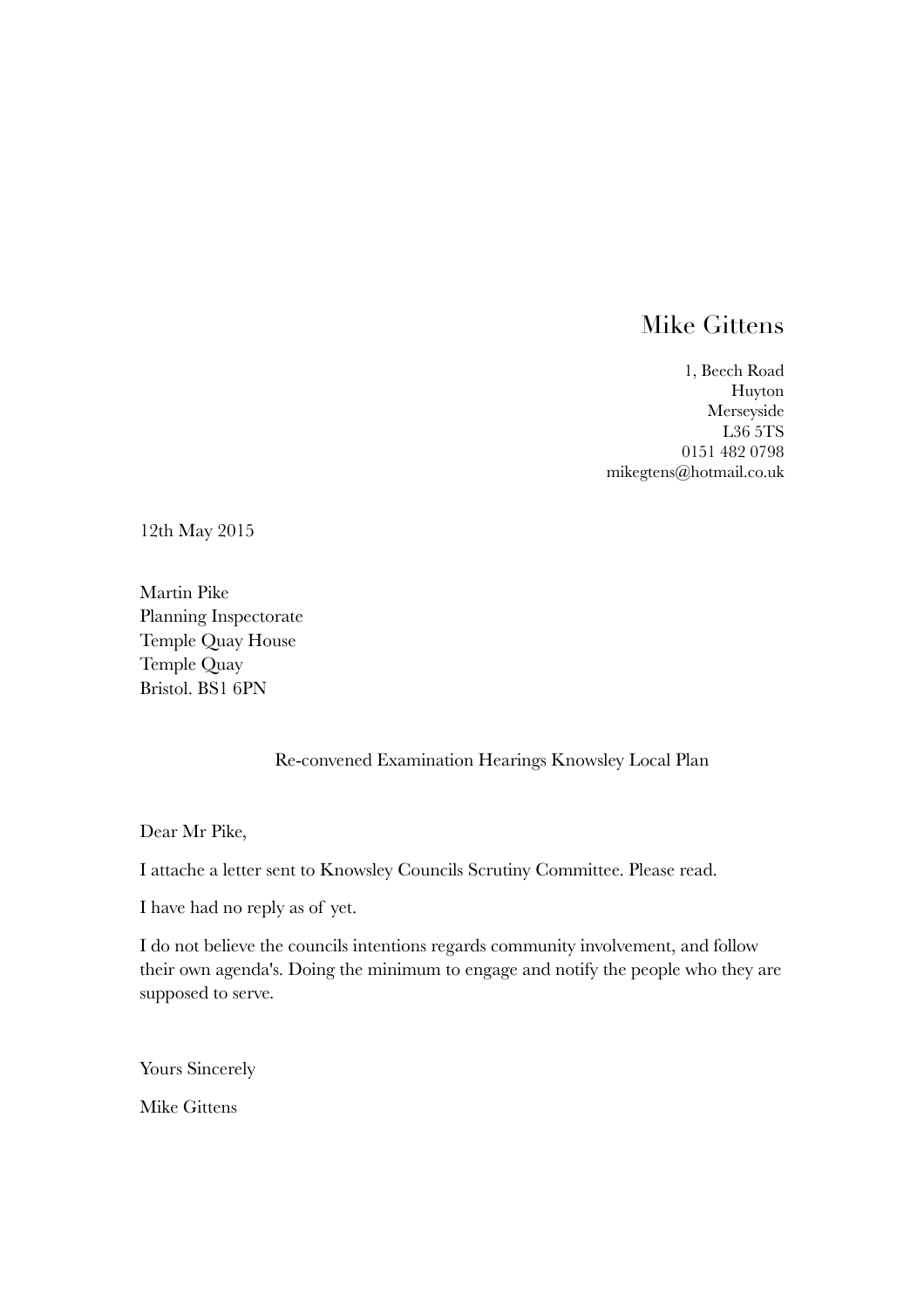## Mike Gittens

1, Beech Road Huyton Merseyside L36 5TS 0151 482 0798 mikegtens@hotmail.co.uk

16th April 2015

Knowsley Overview and Scrutiny Board Democratic Services Municipal Buildings Archway Road Huyton

Dear Sirs,

Regarding the Board's notice looking for suggestions for review topics to examine in detail over the coming 12 months.

I have the following suggestions:

In relation to last year, you examined how the council can attract and deliver investment into the borough's key business parks. I suggest this year the council can look at how it can help restore the loss of the boroughs small holdings, horticulture and agriculture that provide work and produce for the benefit of the residents of the borough.

You could examine how the loss of playing fields and green spaces has impacted on families, youth and sports clubs of limited means.

What provision is going to be made to relocate equestrian business's (that serve the local community within walking distances) forced out by the local plan, if adopted in the proposed form. Are residents likely to lose out on opportunities and experiences once on their doorstep.

Air quality seems to be falling within the borough, with often a smell of burning MDF in the air and fumes from increased car use.

Do street trees to provide visual amenity and improve air quality. Giving residents a feeling of well being in a healthier environment.

How is the local plan going to help the health and wellbeing of residents, particularly those in crisis.